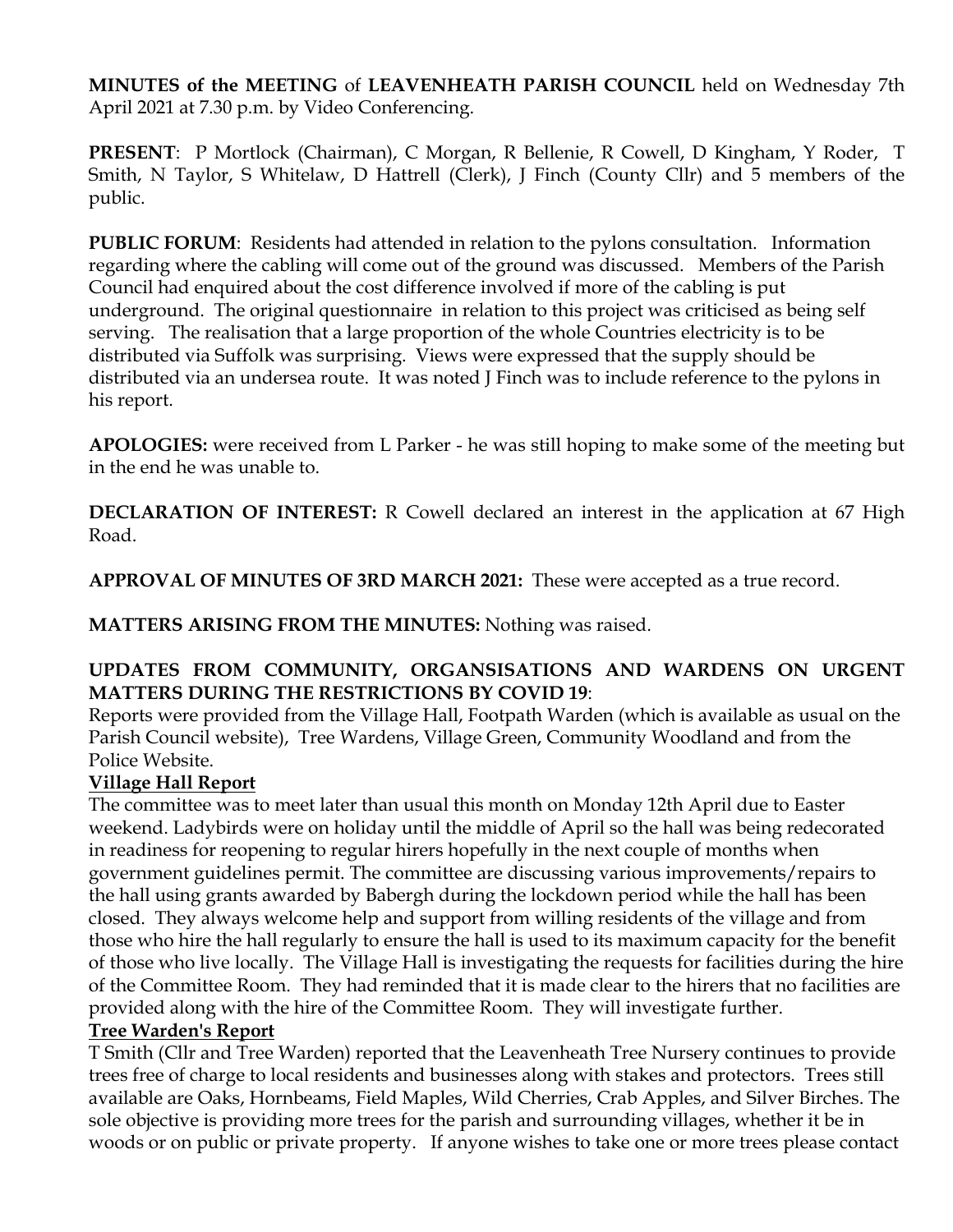Trevor Smith on 01206 262760 or via email at smith.2.trevor@gmail.com. The first ever National Hedgerow Week is taking place 29 May - 6 June 2021 -The past year has highlighted too many of us just how essential our local green spaces are, and hedgerows are an oft-overlooked natural treasure. They are wonderful wildlife habitats, provide uplifting greenery and can even help tackle climate change. But to thrive, they need our care and attention. Join this nationwide celebration and get access to resources, inspiration and activities that we can all do to close the gaps in our urban and rural hedgerows. More information will be coming out soon to find out how to get involved. The "Close the Gap" hedgerow programme is funded by the government's Green Recovery Challenge Fund. There have been a couple of incidents this month involving trees in the Parish which have been highlighted to the council. It was noted a tree in Harrow Street was threatened with felling. The Babergh Tree Officer, our Tree Warden, Chairman and members were investigating.

## **Police Report**

3 crimes of Violence and Sexual offences reported in February 2021 in the Honey Tye area.

### **Village Green Report**

There was nothing to report.

**BABERGH DISTRICT COUNCIL REPORT:** District Cllr L Parker could not attend, however, he had provided a report via email. Restart grants have replaced lockdown grants and are now available to apply for. They are aimed specifically at non-essential retail, hospitality, accommodation, leisure, personal care, gym & sport where the main service takes place in a fixed rate paying premises. Dependent upon the size of the venue and business sector, grants of up to £18K are available. In relation to The Lion – he has been chasing building control to chase the applicant for his plans ahead of commencement of works. His understanding is that a solution has been forwarded that allows the applicant the opportunity to secure the site without triggering CIL payments but there had been no response. He has asked Building Control (Mark Polley) to keep pursuing. Free trees and hedges are being made available.

**SUFFOLK COUNTY COUNCIL REPORT:** County Cllr J Finch attended and reported that National Grid are currently inviting views to their Consultation for more Bramford to Twinstead power cables. He stressed the seriousness of this issue. His message is to continue the development of the undersea route and if cabling is needed to seek the whole route to be put underground. The Consultation is open until 6th May. Covid infection rates have continued to reduce with the 7 day period at the end of March again recording no cases in our area. Suffolk is now vaccinating the over 50's and he urged everyone to continue to stick with the guidance. Some testing centres are closing as home testing is being widely introduced. Suffolk is included in the Government's UK Gigabit broadband programme. Automatic number plate recognition cameras are to be installed in Suffolk Villages as a 2 year pilot to educate motorists to reduce their speed. Access to the natural environment is to be improved by the Healing Woods project. Suggested sites would be welcomed. Further virtual fostering and adoption sessions for the Stour Valley are being arranged.

**NEIGHBOURHOOD PLANNING UPDATE:** D Kingham reported that a brief meeting had taken place recently. There is now a gap in funding until a new grant can be secured. In order to continue to make progress the Parish Council agreed to meet any shortfall in the region of £700 until the new grant is secured.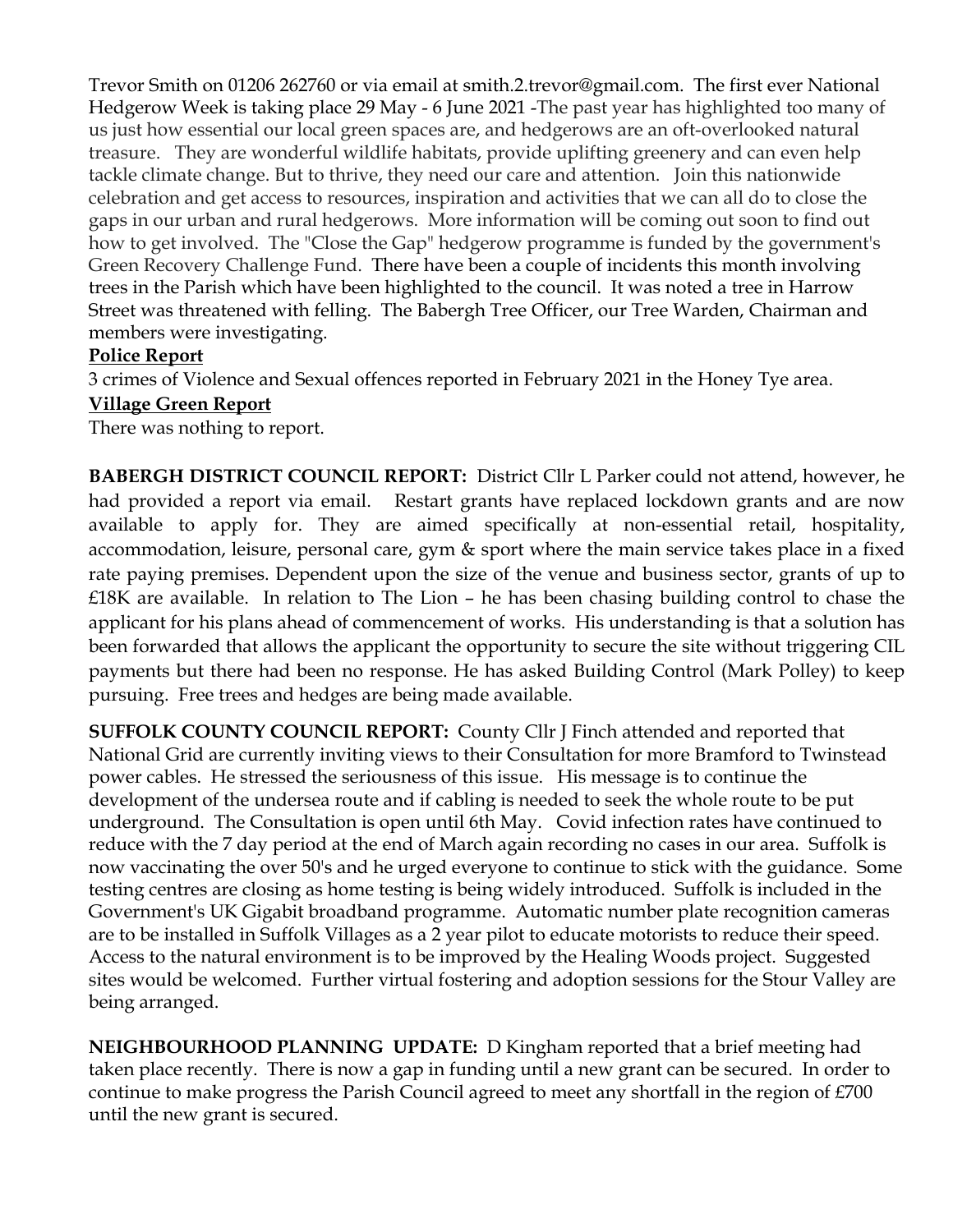**CORRESPONDENCE:** On-going correspondence was discussed. Agenda items were agreed of "Consider a donation for Suffolk Accident Rescue" and "Consider a contribution towards the Kingsland Lane private resurfacing" for the May Meeting - **Action Clerk**. Members were to read the circulated information on these matters between meetings.

**URGENT HIGHWAYS SAFETY MATTERS**: There was nothing new to report.

**FINANCE:** The Bank Balances as at 1st April 2021 are £41548.15 in the Community Account and £15508.50 in the Rate Reward Account making a total of £57056.65.

The following pre-agreed payments were made: -

| Cheque No.      | Amount  | Payee               | <b>Details</b>           |
|-----------------|---------|---------------------|--------------------------|
| As at 1st April |         |                     |                          |
| Funds Transfer  | 2320.00 | R H Leggett         | Neighbourhood Plan Fees  |
| Funds Transfer  | 1938.00 | Fitzpatrick Woolmer | Assets - 1 x noticeboard |
| Funds Transfer  | 734.41  | Clerk/HMRC/SCC      | Staffing costs           |
| Funds Transfer  | 100.00  | Suffolk Cloud       | Web hosting              |

Further consideration of the use of CIL funds was deferred until the May Meeting - Agenda item - **Action Clerk**.

**A 10 Minute extension was agreed to complete the meeting.**

**MAINTENANCE OF VILLAGE ASSETS:** This month T Smith visited every asset we currently own to determine their condition and worthiness. All the assets on the current list are confirmed and some maintenance is required on the following:-

- Notice Board High Road
- The Leavenheath Village Sign
- Notice Board on the Village Green
- Sylvia Attwood Bench on the Village Green

A further bench that has been discovered hidden in foliage will require some work to restore it. It was agreed to delegate this item to T Smith to investigate and email between meetings - **Action T Smith.** The Kingsland Lane former barrier looks unsightly, so it was agreed for the Chairman to consider options between meetings - **Action Chairman.**

**REPORTS AND QUESTIONS FROM CHAIRMAN AND MEMBERS :** Sadly T Smith has not had any interest in Community Speed Watch this month. Therefore he is making an appeal to residents who may be interested in participating. A training video will soon be available and this will then be accompanied by a visit to the new team on their first deployment to guide them through the practical stages and get them up and running. It was agreed to consider purchasing equipment for use in the Parish by volunteers when litter picking. This will form an Agenda item for the May Meeting - **Action Clerk**. C Morgan updated the meeting on Quiet Lanes and the schedule chosen is by the end of July. She will therefore consult with residents via LSPN - **Action C Morgan**. An incident was reported of burning of excavated apple trees at Boxford Suffolk Farms. This concerned neighbouring residents and it was agreed to write to Boxford Suffolk Farms accordingly - **Action T Smith and Clerk.** The new pond dipping platform was praised.

The meeting closed at **9.06 p.m**.